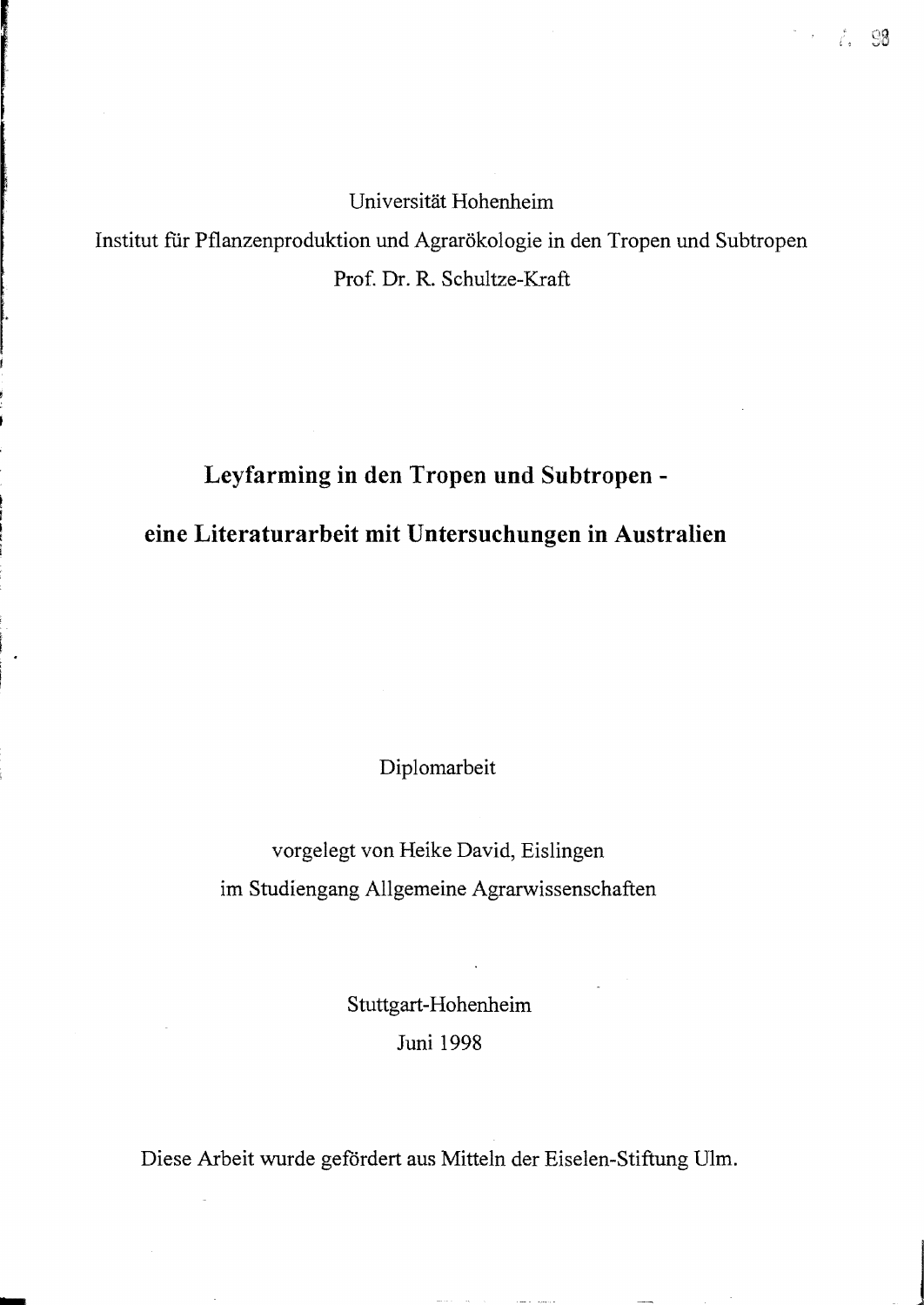## **5 ZUSAMMENFASSUNG**

Leyfarming ist eine Rotation von Weide mit einer Ackerfrucht. Es ist weithin bekannt und es gibt zahlreiche Literatur dazu. Es gibt jedoch kein Standardwerk, das alle Veröffentlichungen zusammenfasst. In der vorliegenden Arbeit wurde die gesamte internationale Literatur über Leyfarming in den Tropen und Subtropen zusammengetragen und verglichen. Ziel dieser Arbeit ist, einen Überblick über die Literatur zum Thema Leyfarming zu geben. Es werden die geschichtliche Entwicklung, die Wirkungen der Futterpflanzen auf Bodeneigenschaften und die verschiedenen Leyfarming-Systeme behandelt. Weiterhin wird über eine sechswöchige Untersuchung in Nordaustralien berichtet, die in drei unterschiedlichen Regionen durchgeführt wurde. Diese Untersuchung hatte zum Ziel, die tatsächliche Verbreitung des Leysystems festzustellen und Gründe für die Ablehnung oder Annahme des Systems zu erfahren.

Es zeigt sich, daß Leyfarming schon lange in den gemäßigten Breiten (England, Europa) erfolgreich angewandt wird. Die erfolgreiche Einfiihrung des Systems in Südaustralien im Jahr 1930 führte zu der euphorischen Hoffnung, das Leysystem auch in den Tropen einsetzen zu können. Daraufhin wurden Untersuchungen in Afrika, Thailand und Nordaustralien durchgeführt, die zum Ziel hatten, ein angepasstes Leysystem für die Tropen zu entwickeln. Anfangs war das größte Problem die Auffindung tropischer Leguminosen, die in das System integriert werden konnten. Zuversicht gab die Anwendung von *Stylosanthes-Arten,* und es wurden viele Experimente zu deren Auswirkungen auf Bodenparameter sowie Folgefruchterträge durchgeführt. Nach langjährigen Untersuchungen konnten Systeme entwickelt werden, die speziell angepasst an die jeweiligen klimatischen Gegebenheiten waren und sich auch auf den Untersuchungsstationen als erfolgreich zeigten.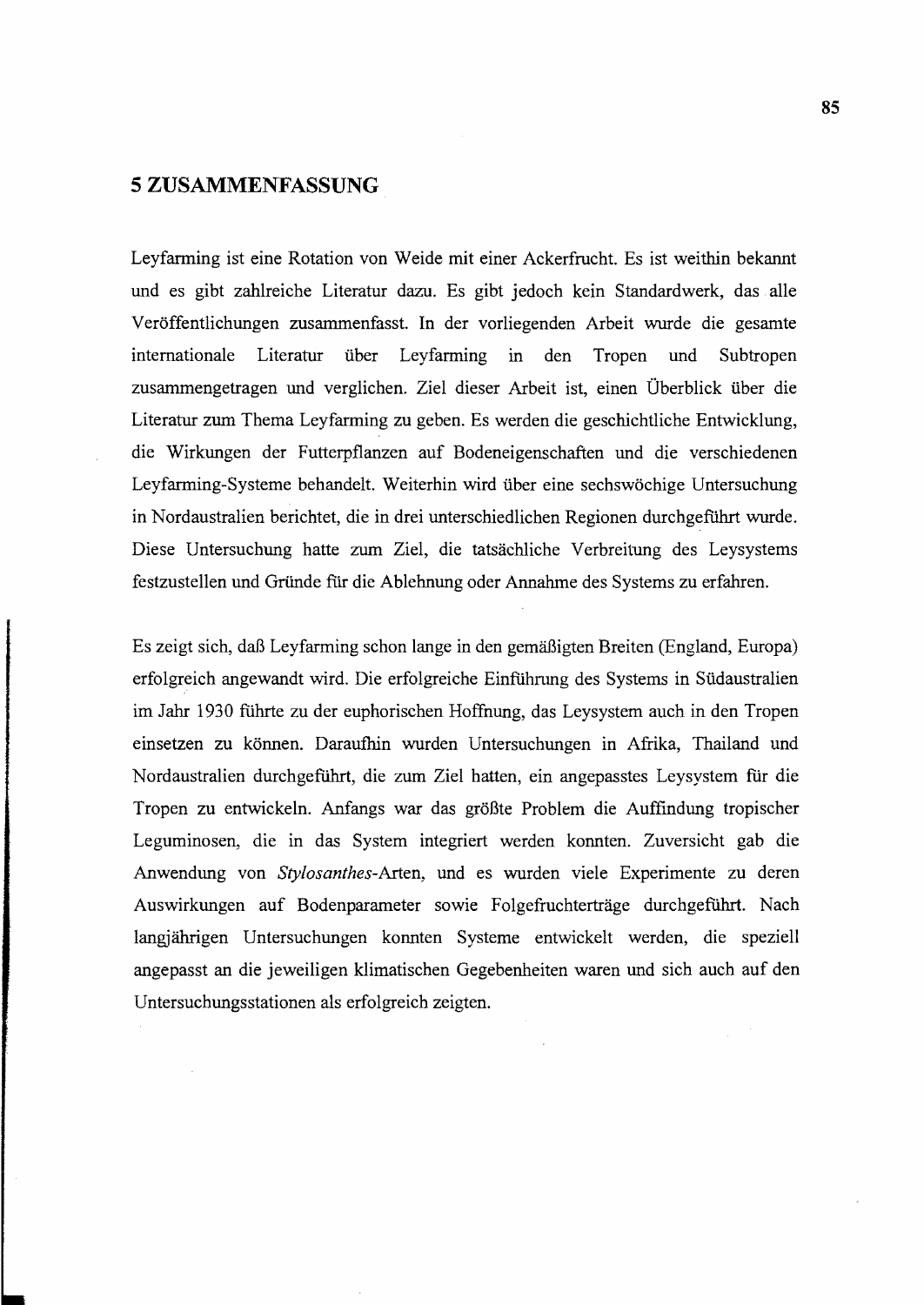Bei der Verbreitung des Systems zeigten sich jedoch zusätzlich sozio-ökonomische Hindernisse, die die Annahme des Systems verhinderten oder zumindest verlangsamten. So ist bisher der erwartete Erfolg ausgeblieben und Leyfarming-Systeme werden nur in sehr wenigen, oft vorteilhaften Standorten angewandt.

Es zeigte sich auch in Australien, daß die Verbreitung des Systems sehr stark vom jeweiligen ökonomischen Rahmen abhängt. So wird ein Farmer nur ein neues Produktionssystem annehmen, wenn es sich für ihn wirtschaftlich lohnt. Es kann nicht erwartet werden, daß eine möglicherweise längerfristige Ertragsstabilisierung die Farmer umschwenken läßt. Trotzdem zeigen Beispiele aus verschiedenen Ländern, in denen Leyfarming erfolgreich angewandt wird, die potentielle Bedeutung dieses Systems für die Tropen. Zukünftig wird sich Leyfarming sicherlich langsam weiter verbreiten, viele Wissenschaftler sind dabei, erfolgreichere Verbreitungsmethoden zu entwickeln, die vor allem die sozioökonomische Realität miteinschließen.